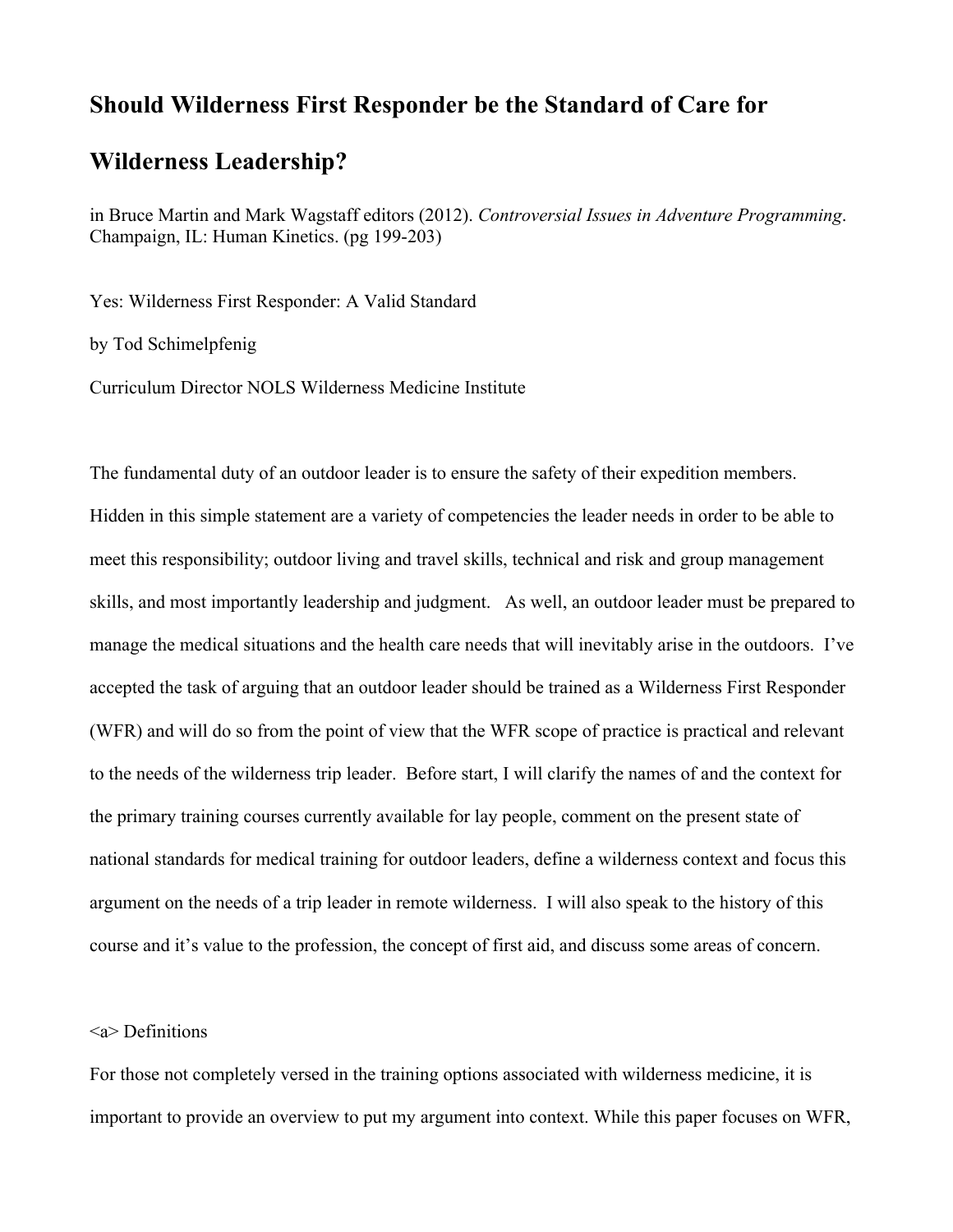the catalogue of courses commonly used to train lay people in wilderness medicine also includes Wilderness First Aid (WFA) and Wilderness Advanced First Aid (WAFA). The relevant training depends on how deep into the wilderness you plan to venture and the reliability of rescue and medical support. Some outdoor leaders are never far from the umbrella of the local EMS response and may need only the basic 16 hour WFA certification. Some outdoor leaders work on trips with sound rescue response and communication options, and may only need a 40 hour WAFA certification. Some outdoor leaders lead in a remote wilderness context where the 70-80 hour WFR is the suitable credential.

- I am not aware of an agreed upon, industry wide national standard for outdoor leader wilderness medicine training. In the Wilderness Handbook Paul Petzoldt recommended that "One or two persons on every expedition should be knowledgeable about accepted first aid procedures concerning splints, treating shock, closing cuts, and detailed symptoms indicating appendicitis, pulmonary edema and hypothermia" (p. 220). He also advocated for leaders being certified in "second aid and evacuation" (Petzoldt 1974, p. 230). Currently, programs make individual choices, occasionally driven by accreditation, insurance or land management permit requirements, although these stipulations tend to be vague and allow almost any credential to meet first aid training requirements. Outdoor programs, land managers and national organizations vary on the credential they choose to require (Welch, 2009).
	- The Association for Experiential Education has program accreditation standards, which include a standard that wilderness programs at least 4-6 hours from definitive care have at least one leader with WFR certification.
	- The American Camp Association requires a minimum of a 16-hour wilderness medicine course when access to EMS is more than one hour.
	- The National Outdoor Leadership School (NOLS) requires WFR for its field staff.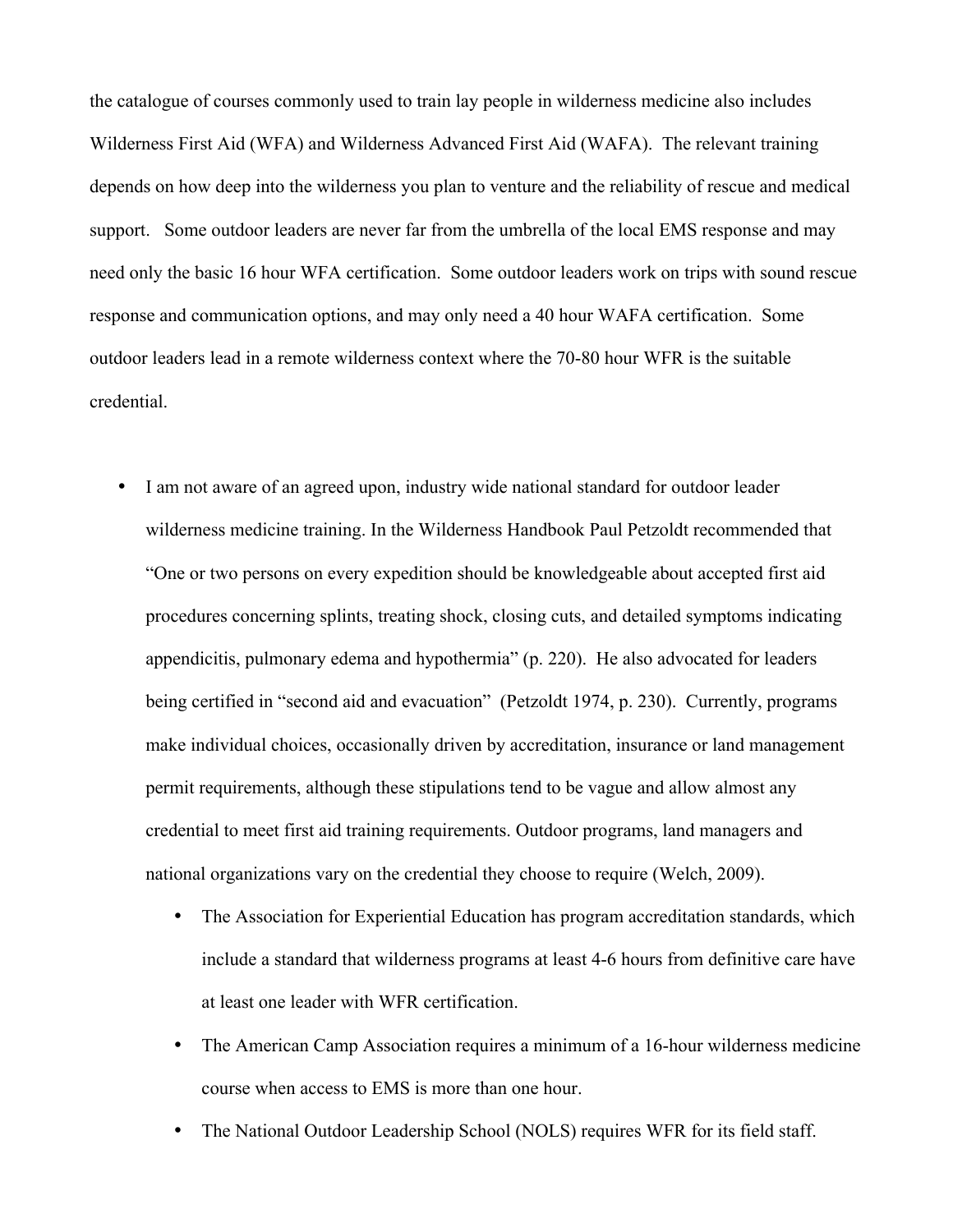• Outward Bound requires WFR of the field staff if a program is more than 1 hour from definitive medical care (M. Lindsey, personal communication, September 24, 2010).

For this paper I define a wilderness context as multi-day to multi-week domestic or international backcountry trips with unreliable communication and/or delayed medical or rescue support. Evacuations are primarily walkouts or carryout by the group, or with the assistance of local resources. In these settings the leader may be called upon to make independent decisions on the need for and urgency of evacuation, and calls for outside assistance. As well, medical equipment is limited, communication unreliable, transportation delayed and/or difficult and often by human power. As a result, patient care takes place in austere or harsh environments (Johnson et al 2010).

#### <a> A Practical and Relevant Curriculum

After decades of small scale "mountain medicine" educational programs, often hosted by large outdoor organizations such as the Seattle Mountaineers or the Adirondack Mountain Club, modern wilderness medicine programs began in earnest the 1970's. This development occurred in tandem with the growth of the outdoor education industry in order to meet the needs of trip leaders who shook their heads in frustration when attending an irrelevant urban oriented first aid course.

In the early years of modern wilderness medicine programs the instructors were often experienced outdoor education practitioners, passionate about wilderness, medicine and education, who took what they had learned in urban oriented Advanced First Aid or Emergency Medical Technician (EMT) courses and adapted this curriculum, based on experience and opinion, to fit their needs. Published research was sparse and courses evolved based on experience, opinion and the available literature. Many of the credible textbooks of the time contain techniques, such as incision and suction for snakebite, suturing wounds and administration of a plethora of medications that are now considered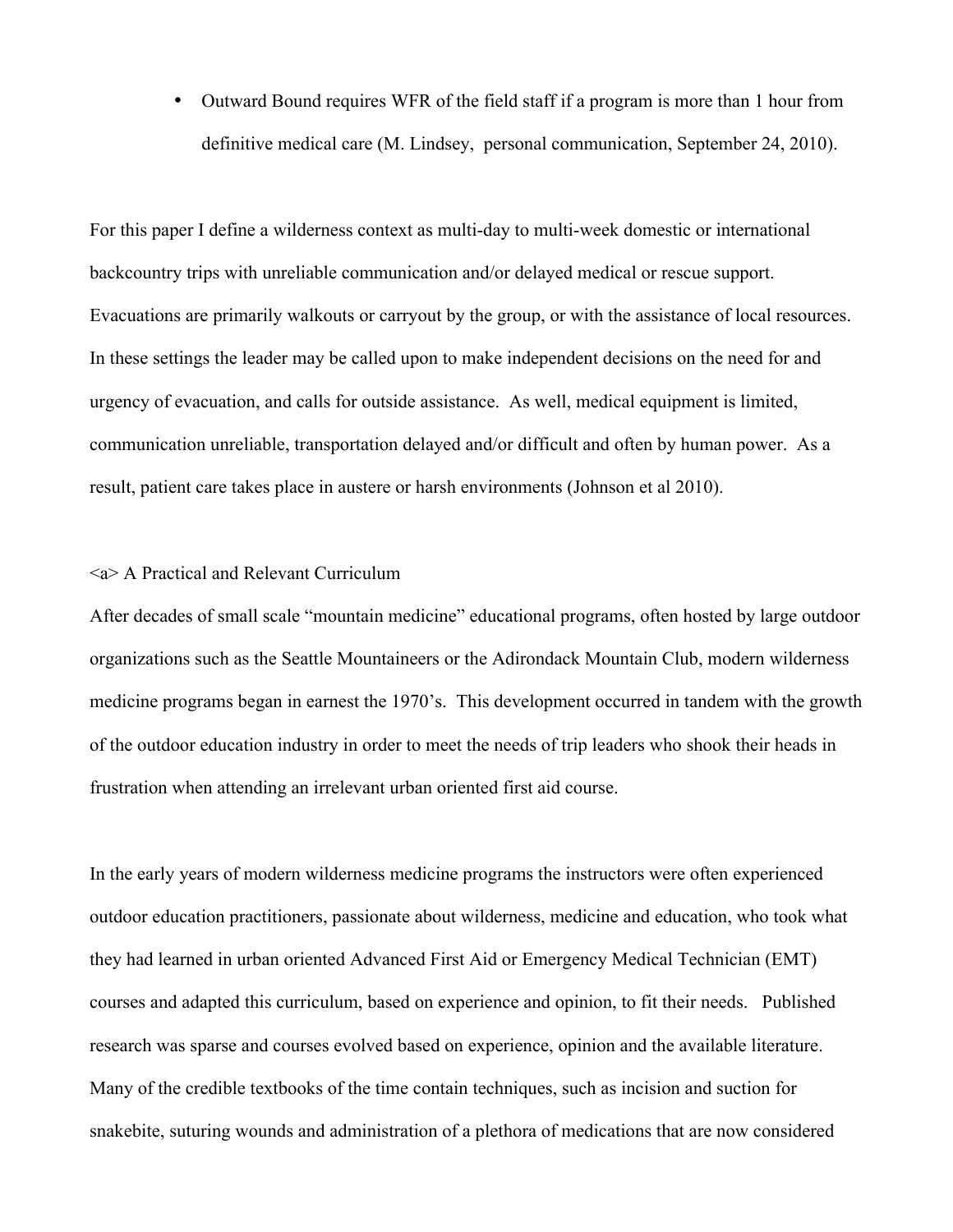ineffective or beyond the scope of practice of a lay medical provider. At the time it was the best advice available (Lentz, MacDonald, & Carline 1972; Forgey 1979; Wilkerson 1967)

In 1984, NOLS began carefully collecting data on the illnesses and injuries reported by course instructors. It was clear that small wounds, sprains and strains, diarrhea and flu-like illness were the day-to-day experience of the outdoor leader, and serious injury and illness was rare. This observation was confirmed in the first publication of the data (Gentile 1992) and has subsequently been seen in other publications (Islas 2008; Schimelpfenig 2006). NOLS began to develop an informed perspective of what is common. In the WFR courses taught internally by NOLS for staff training, dramatic, unrealistic scenarios were set aside and the focus moved toward developing the patient assessment skills needed to gather the information to make sound decisions and to address prevention of wound infections, sprains and strains, diarrhea and flu-like illness.

The NOLS field incident database remains the largest and longest continually running dataset on injury and illness on organized wilderness educational expeditions. It's currently in its  $26<sup>th</sup>$  year with over 3 million person days of experience and 13000 incidents. The first paper - there are now three generated from the database - has been called a sentinel publication on wilderness injury and illness. In the last decade the pace of research and textbook publication has increased and there is now a substantial body of work than can inform our practice and help us focus our training and decision-making tools (McIntosh 2009). We can also study incident data collected by youth groups, outdoor programs, park visitors, search and rescue teams, climbing programs, trekking organizations or boating groups. We still lack credible incidence data from large segments of the outdoor recreation community including college-based programs, scouts and many camps.

There is also a growing literature on specific issues in wilderness medicine, and first aid in general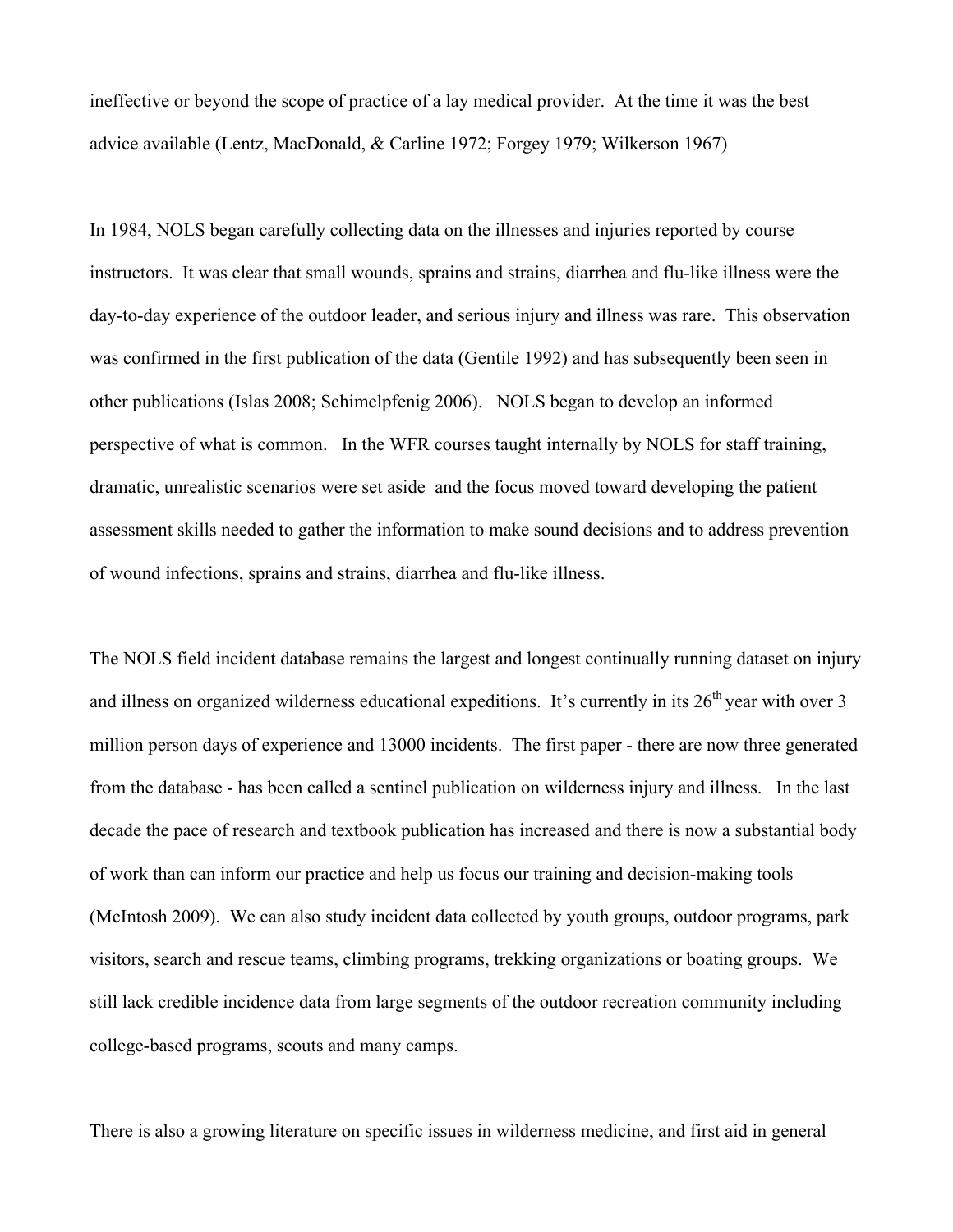(Circulation, 2005). We're peeling the onion and asking critically if traditional techniques work, and if hallowed information is accurate. We study the arguments on the need for and efficacy of traction splints, on which dislocation techniques are relevant and realistic for an outdoor leader and whether pre-hospital providers can make accurate decisions on the need for spine immobilization. We're seeing rational discussion on wilderness water quality, hygiene and water disinfection (Derlet & Carlson 2004; Welch 2004).

In addition to the science, these courses continue to reflect the direct experience of outdoor leaders whose expertise is in the outdoors, not medicine. There is often little they can do for a patient besides providing comfort while evacuating, and the crux they face is the decision whether or not to evacuate, and if so, how quickly. This decision impacts the expedition, the rescuers and the patient. Guidance on evacuation is not found in urban first aid courses, which assume ready access to the physician. It is a crucial difference in wilderness medicine, and weaves judgment and decision making into first aid training. To ignore this in a leader's training is to ignore a reality of the field. Our data and our experience tell us that decisions on patients with abdominal pain and minor head injury, for example, remain vexing for outdoor leaders, unless they want to simply evacuate every patient. Decisions tools such as protocols have been tightened over the years, based on experience, and communication from the wilderness to the physician is more likely, but not guaranteed. In the future, accurate case reports may allow validation or abandonment of these decision tools.

The data also shows that mental health and behavioral concerns are part of the field experience, and the leaders tell us of the challenge of managing these problems, topics often given short shrift in first aid courses and outdoor instructor training. This topic is beginning to find its way into wilderness medicine curriculum and has been adopted into the WFR Scope of Practice Document (Johnson, et al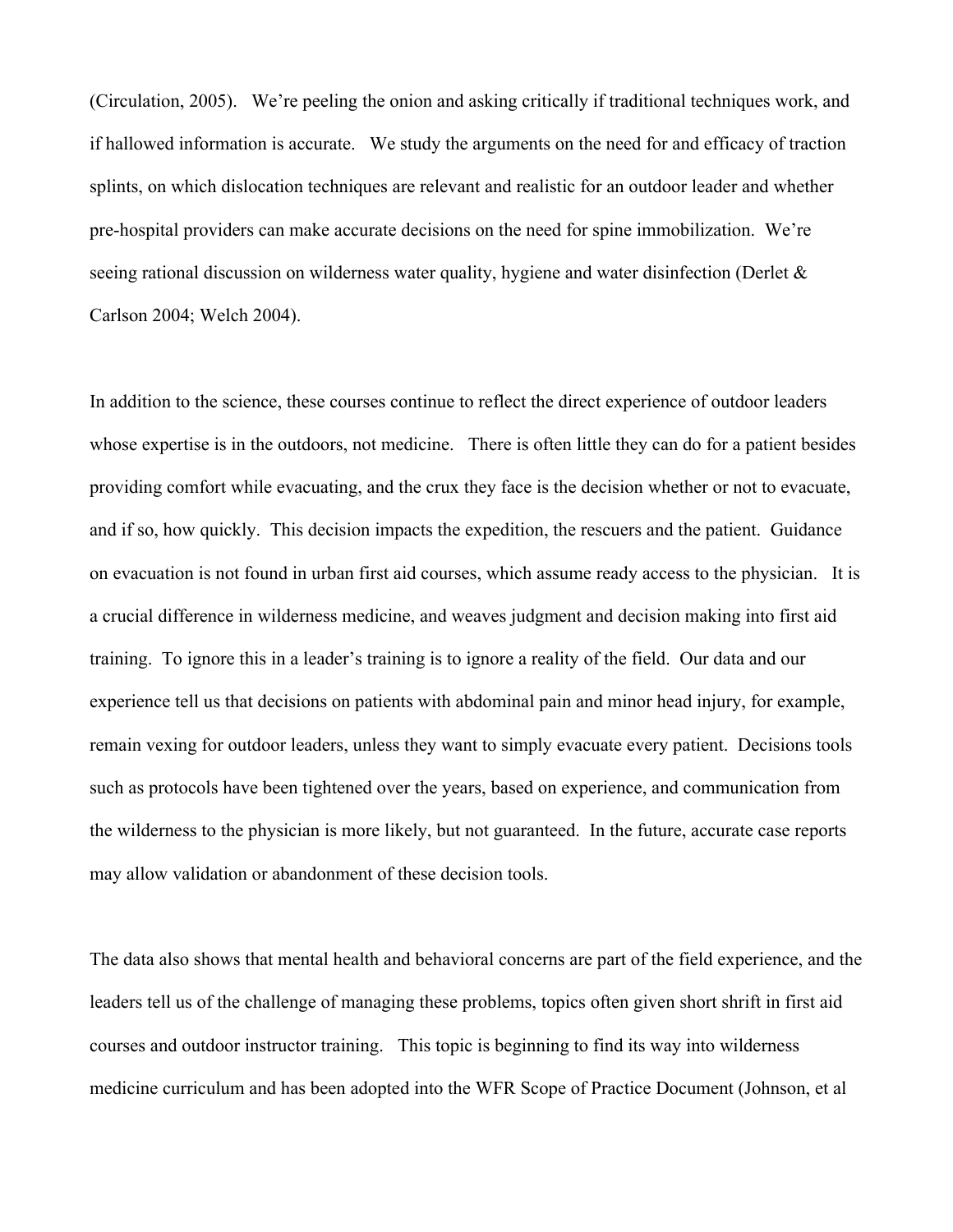2010). WMI of NOLS began intentionally addressing this topic in 2008 in its WFR curriculum and devote a chapter of our WFR Textbook to mental health concerns (Tilton 2010).

Wilderness medicine courses remain evidence-informed, perhaps a more honest phrase than evidencebased, reflecting the limits and biases of the science, and the ever present influence of human experience and opinion. I review many field incidents through NOLS, the risk management community and as an active search and rescue (SAR) practitioner. Many of the directors of the prominent wilderness medicine schools do the same. We see what these outdoor leaders are capable of doing. We listen to them explain how they made their decisions on the need for and urgency of evacuation. These observations inform our decisions on what to include in our programs. The curriculum is dynamic and changes to stay current and relevant. The WFR Instructor of 2011 does not teach a 1976 curriculum, they teach a course that continues to thoughtfully evolve to meet the needs of the outdoor leader.

#### <a> WFA versus WFR

NOLS decided in the early 1980's to make its staff training standard WFR, not Emergency Medical Technician, which at that time was the gold standard in pre-hospital medicine. WFR was focused on information and skills, and on scenario-based training relevant to the typical setting in which a wilderness leader practices. Wilderness First Aid, the 16 hour introductory course, is used by some programs for leader training. This may be appropriate for people assisting a higher trained leader, or in a front country context, but it is insufficient for wilderness trip leaders. There is no science demonstrating one credential is better than another, however, the WFA course lacks ample time to practice skills, which is a cornerstone of the WFR experience, nor does it address the breath of medical situations a wilderness trip leader may experience. While flu-like illness, gastrointestinal complaints, sprains, strains and small wounds are common, the available evidence shows that illness with history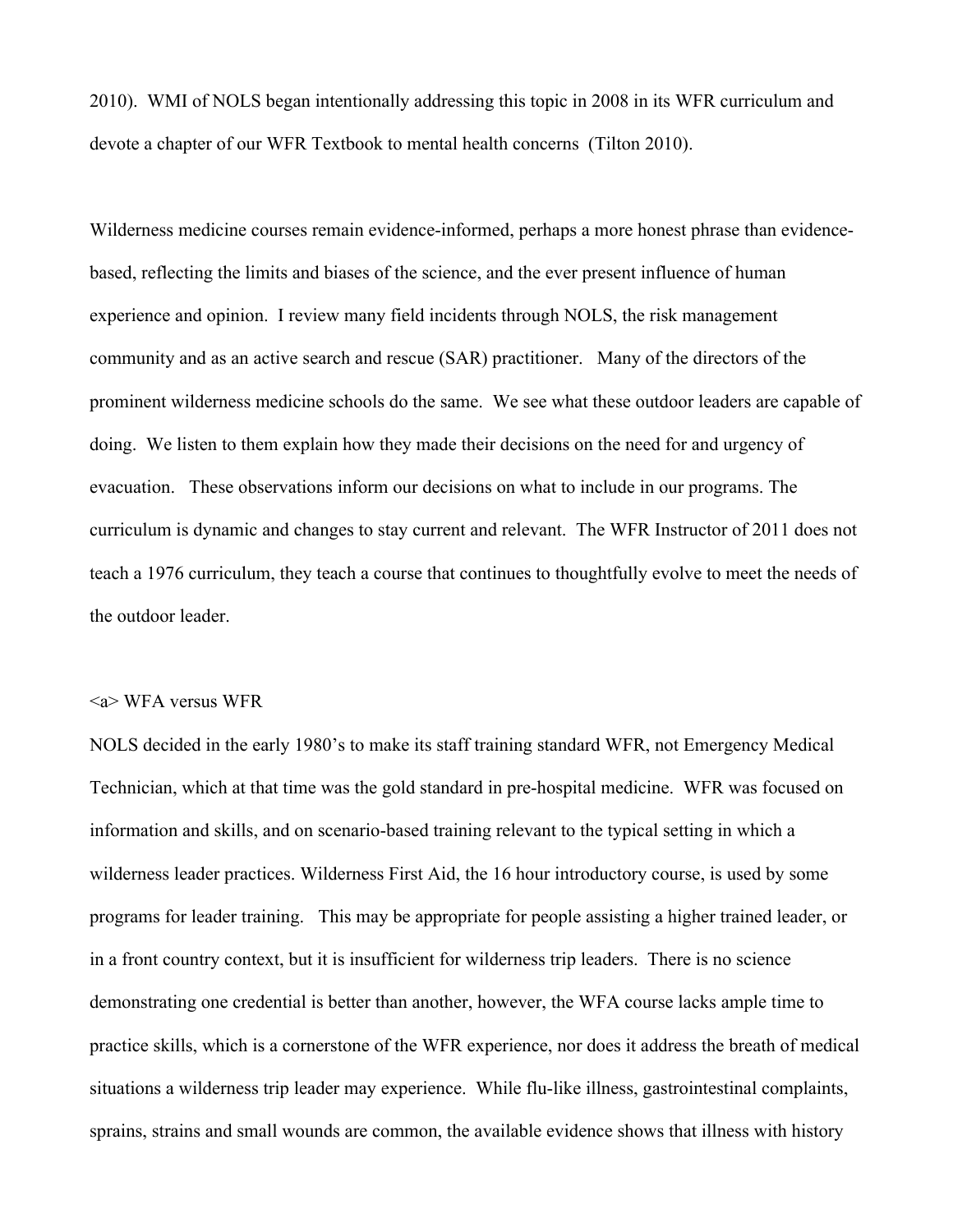will present while on an expedition, and illness without history will reveal itself for the first time. It has been argued that the WFA concisely presents all that the trip leader really needs to know, but in my experience, as veteran of 35 years in the outdoor field, while I've seen more than my share of diarrhea, flu-like illness, blisters, minor cuts and burns I've also made evacuation decisions on people who suffered a blow to the head, had acute abdominal pain and a mechanism for a spine injury. I've reduced dislocations and splinted fractures, seen UTI's and testicular pain, frostbite and immersion foot, AMS and HAPE, spontaneous pneumthorax and broken ribs, asthma, hyperventilation and stomach aches from too many NSAID's. The list goes on and on. I've always appreciated my wilderness medical training. Last summer I participated in a SAR event where WFA trained leaders, in the middle of the Wind Rivers, over reacted to a participant's injury and insisted, in multiple satellite phone calls, for a helicopter evacuation. The weather precluded flying for several hours until we were finally able to land near the group, after a hair-raising flight, only to find a young woman without injury, who did not need to be evacuated. These young leaders were not prepared to manage this situation. An outdoor leader or program manager may see first aid training as a necessary evil and choose the shorter program, but they change their tune when they experience their first challenging medical event in a true wilderness context.

First aid, defined as "assessments or interventions that can be performed by the bystander (or by the victim) with minimal or no equipment" is at one end of a loosely defined continuum of care that ends with the physician (Circulation, 2005). One of the criticisms of WFR is that people are trained in skills beyond first aid. This is not the case. As I've argued before (Schimelpfenig, 2007) almost everything in the WFR scope of practice is accepted layperson first aid practices. The American Red Cross are recognized experts in the science and teaching of first aid, and often cited as the source of what is and is not "first aid." Their Wilderness First Aid Course (directly based on the WFA Curriculum of the major wilderness medicine programs), includes skills and knowledge widely taught in WFA and WFR,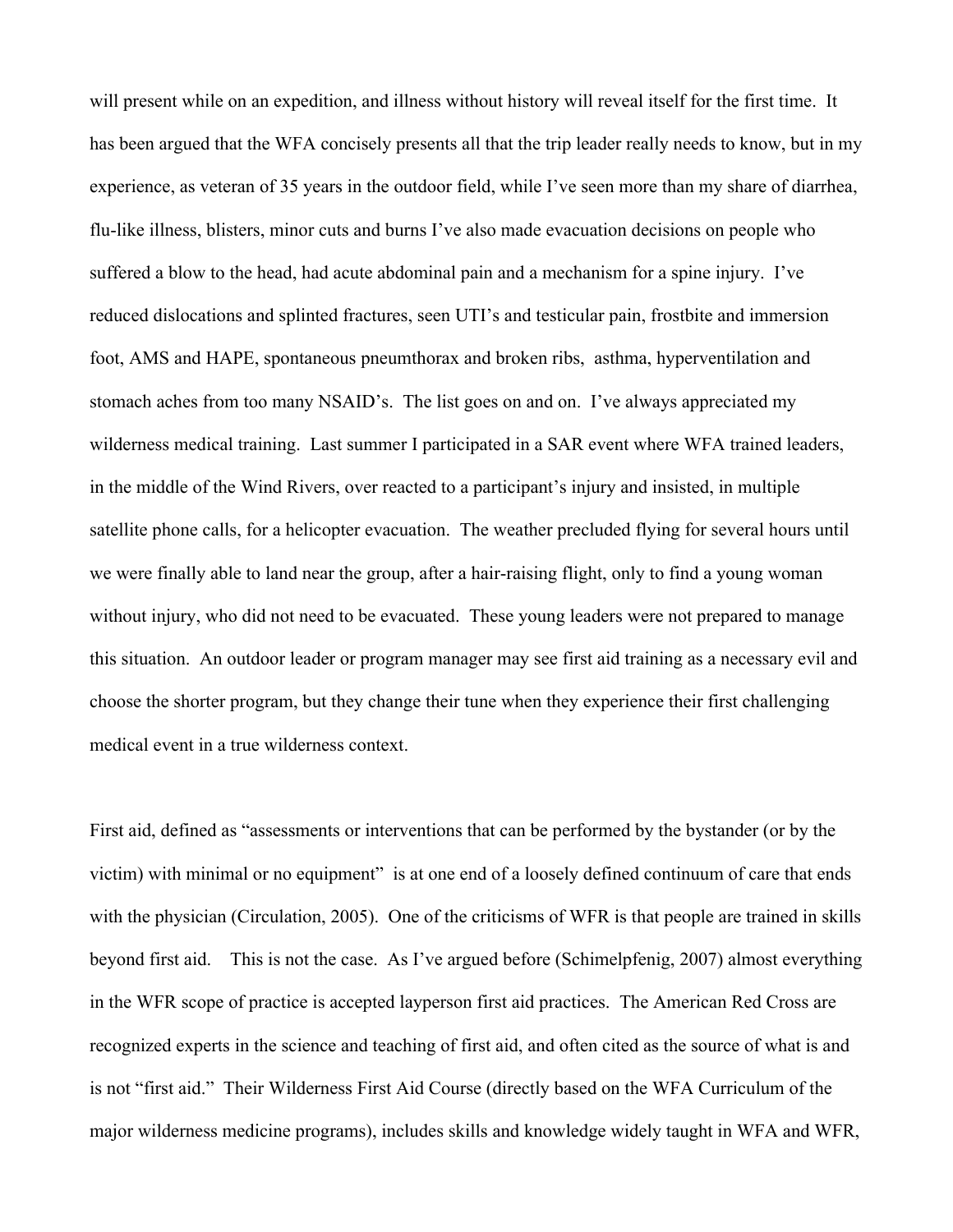as well as the more controversial topics of medication administration, dislocation reduction and selective spine immobilization, and they teach these concepts to people as young as 14. Obviously, the Red Cross considers this body of practice, first aid. (American Red Cross, 2010).

<a> Serves the Outdoor Community

Outdoor program risk managers don't argue the necessity of wilderness medicine training. Rather, their conversations center around which course is relevant for the program staff, which trainings are required or could be considered standards, and which topics should be covered.

I was an active field instructor in the early years of this profession (the 1970's) and remember poor decisions and poor patient care as part of my learning curve. Students became ill because we didn't appreciate the importance of hand washing or wound cleaning. Students, who should have been able to complete their programs left the field because we could not handle their medical problem. Our medical training was not taught well, wasn't focused on what we needed to know, and did not prepare us for the realities of the field. On my NOLS Instructor's Course in 1973 we had two days of poorly taught advanced first aid curriculum. Paul Petzoldt, then NOLS' Director, would have appreciated a more relevant and practical course. Indeed, I obtained an EMT certificate and began to volunteer in EMS, something I do to this day, solely to remedy this training deficit by gaining experience.

The theme of prevention in wilderness medicine courses separates these programs from urban-based courses. Drew Leemon, NOLS' Risk Management Director, says this is a clear benefit of these programs, a sentiment echoed recently by members of the Association for Outdoor Recreation and Education (AORE) (D. Leemon personal communication, Sept 21, 2010).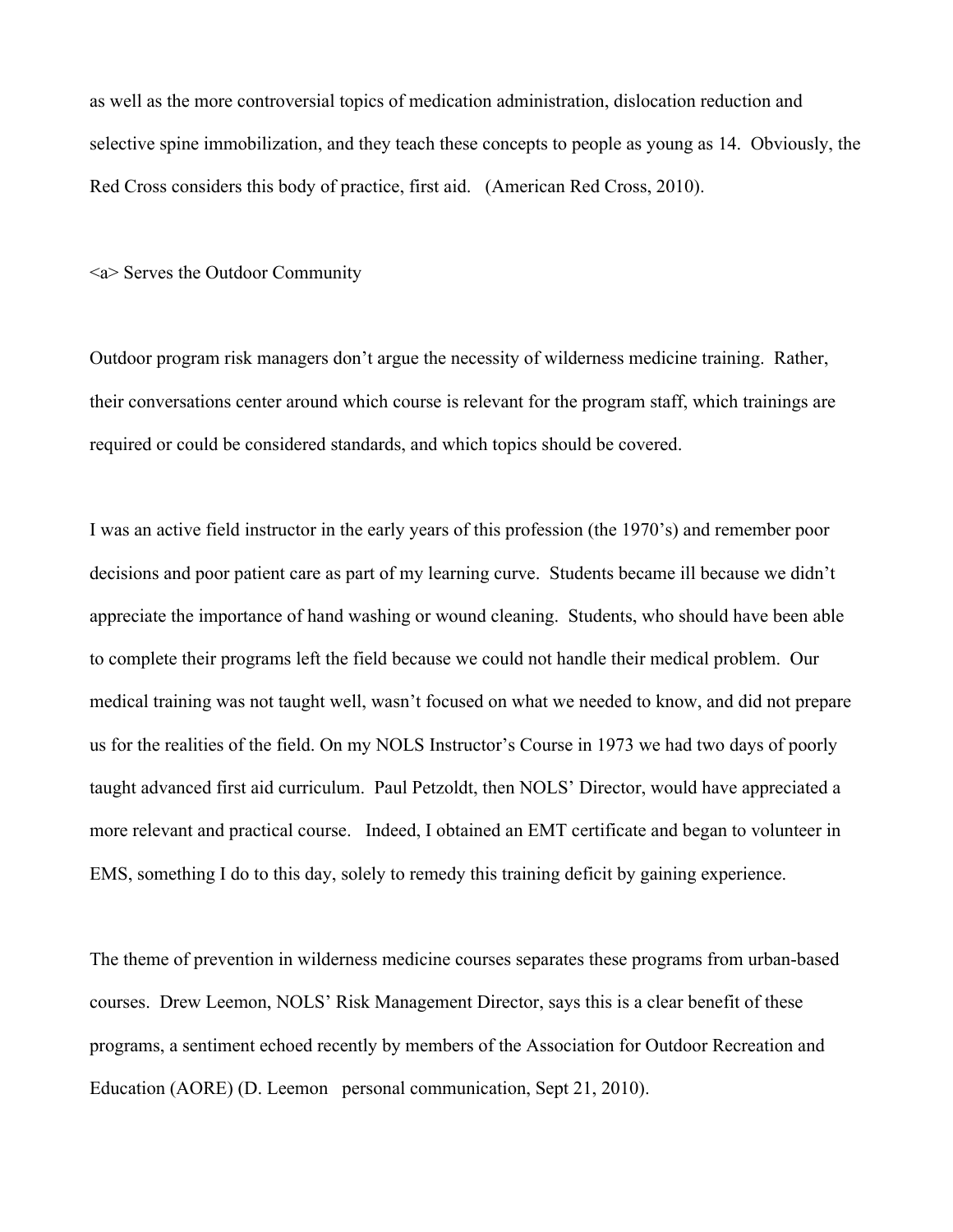The literature lacks longitudinal studies evaluating the effect of training on the medical care on wilderness trips, but we can look at the impact on prevention. The NOLS database shows clear trends of a reduced evacuation rate and reduced incidence of the commonly reported incidents: athletic injury, wound infection and hygiene-related illness (Gentile 1992; Leemon 2003; McIntosh 2007). We learned these were common and we've educated staff on their prevention and management. The data demonstrates our students are in better hands now because of wilderness medicine training which is relevant and practical.

#### <a> Areas of Concern

What remains a challenge in wilderness medicine, and in all forms of medical education, is the consistency and skill of instruction. No matter what is written in curriculum documents, control of the instructor in front of the students is elusive. As Steve Donelan (2010)wrote in a recent edition of the Journal of Wilderness and Environmental Medicine "even an evidence based, standardized curriculum cannot guarantee that students will learn (as the many studies of CPR performance and training testify). Whether our classes are effective in preparing students for real emergencies still depends more on how we teach than on what we teach" (p. 66).

There is a vast difference in instructor qualifications among organizations offering training. I recently obtained a credential to teach for a major national wilderness first aid provider through a 90-minute online course that did not assess my medical experience or skills competence, outdoor experience or skills competence or my efficacy as an educator. Contrast this to providers who require extensive outdoor and medical experience and train their instructors for seven days to teach a basic 16-hour WFA course.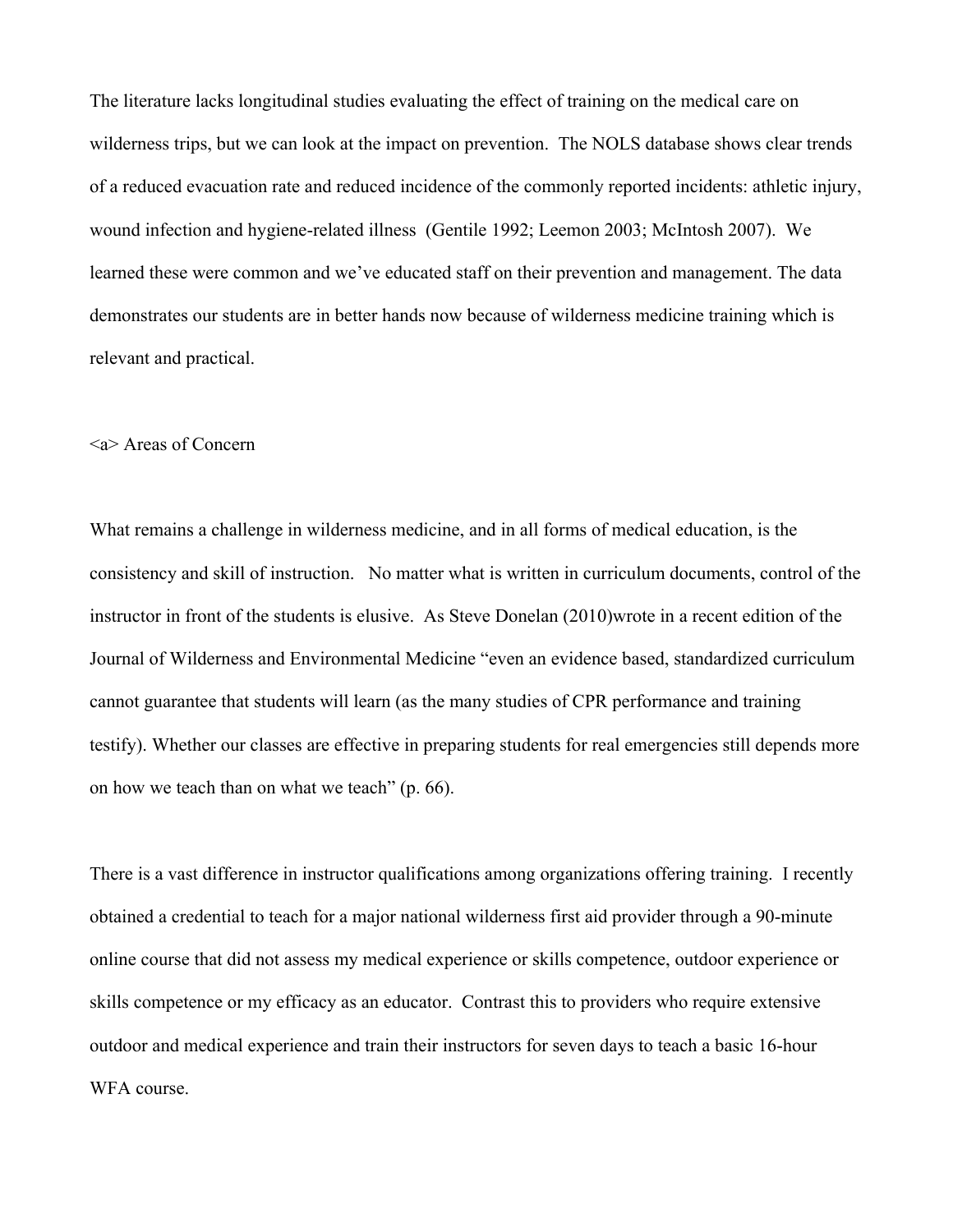In addition to inconsistent instruction, those involved in pre-hospital medicine know there are problems at all levels with uniform outcomes and that detailed curriculums and lesson plans are not a panacea. Among the major wilderness medicine schools there is remarkable consistency in content. This may be due in part to ongoing informal sharing of curriculum among providers, and the sharp focus of the material on wilderness medicine.

The major wilderness medicine programs, on their own initiative, recently embarked on a Scope of Practice project, intended to clarify what skills and knowledge a person with a WFA and WFR credential should have. This seemed a logical point of departure for the next phase in development of wilderness medicine courses. The programs engaged a wide number of providers and consumers in multiple drafts of a consensus document. The intent is for this document to standardize these credentials, and to serve as a base for future development of the content of these courses. This will evolve into a Consensus Position statement by the Wilderness Medical Society (WMS), making clear to outside audiences the content of these programs. There will also be regular meetings hosted by the WMS, continuing the conversations about what the relevant and practical skills are for a lay wilderness medical provider and continuing the evolution of the course content.

It is clear that medical decisions remain challenging to people whose expertise and experience is in the outdoors, not medicine. It is also clear that what we think our WFR students are capable of doing in a classroom and what they can realistically do in the field can be two very different things. There are only a few studies of learning retention in medical education to inform us of the limits of instruction There are several projects on retention of wilderness medicine skills in progress that when complete, may help us further refine our courses.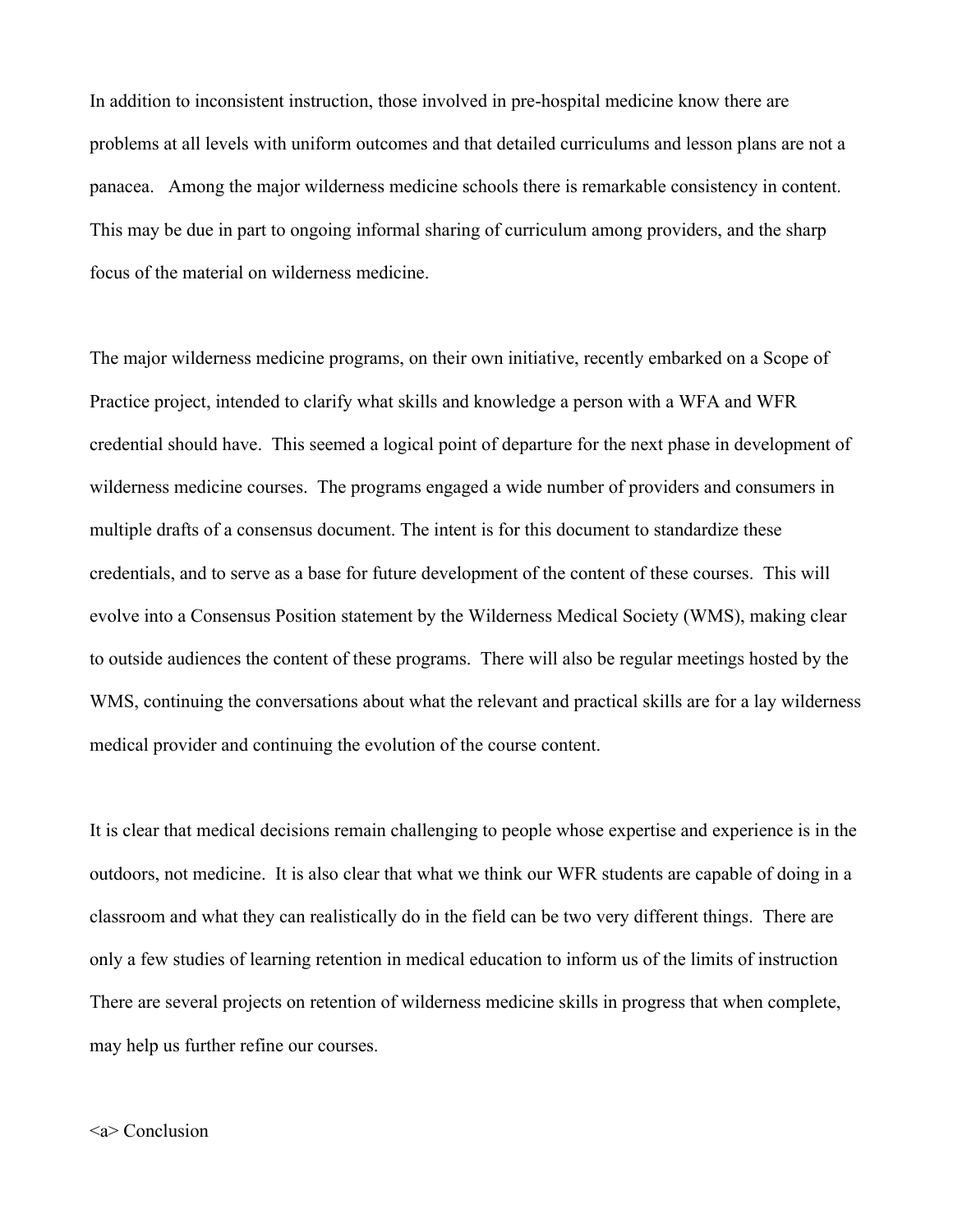Petzoldt notes that diarrhea is often due to hygiene, minor accidents to fatigue and haste, and hypothermia to "inappropriate Time, Energy and Climate Control Plans" (Petzoldt, 1974, p. 219). Wilderness medical events are often problems of leadership, judgment and fundamental outdoor skills competence long before they become an injury or illness. Wilderness medicine training is but a subset of these far more important competencies.

The Wilderness First Responder should be the standard of care for outdoor leaders in the remote wilderness context. WFR curricula have evolved to reflect program experience, expert opinion and data-driven evidence and the result is training that is practical and relevant to the needs of outdoor leaders. The widespread endorsement of WFR training for outdoor leaders has been a sound risk management tool.

The WFR, and its companion courses, WFA and WAFA, will continue to evolve as more evidence becomes available on the incidence of various problems, the efficacy of treatments and the efficacy of our instruction. As well, they will remain practical and relevant through the ongoing dialogue between those who teach wilderness medicine and those who practice wilderness medicine.

(Tod's note: word count approx 3,301)

### <a> References

American Red Cross. *Wilderness and Remote First Aid.* 2010. Yardley, PA: StayWell Publications.

Guidelines for First Aid (2005). *Circulation.* 2005;112:IV-196-IV-203.) DOI: 10.1161/CIRCULATIONAHA.105.166575.

Derlet RW &Carlson JR. (2004) An analysis of wilderness water in Kings Canyon, Sequoia, and Yosemite National Parks for coliform and pathologic bacteria. *Wilderness Environ Medicine,* 15,238– 244.